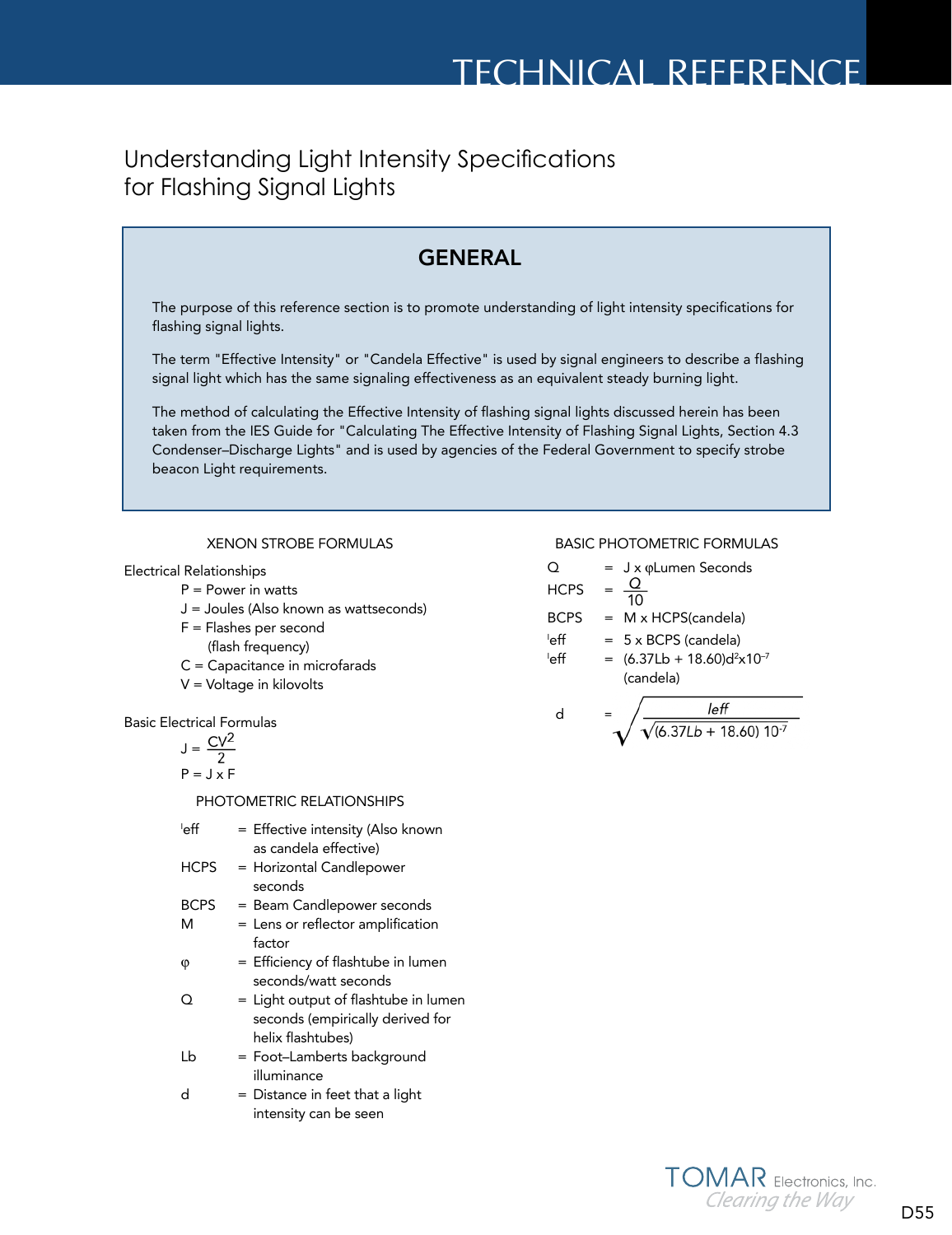## PEAK CANDLEPOWER, CANDELA SECONDS AND CANDELA EFFECTIVE

When comparing two different warning lights, the first question usually asked is how bright are these lights and how do they compare to one another? This can be a complicated question when one is comparing very different light sources such as rotating incandescent lights and xenon strobe lights. Let's briefly discuss three different commonly specified "intensity" ratings:

- 1) PEAK CANDELA or PEAK CANDLEPOWER –This quantity is the maximum light intensity generated by a flashing light during its light pulse. It indicates NOTHING ABOUT HOW BRIGHT THE LIGHT APPEARS TO THE HUMAN EYE. Peak candela alone cannot be used to directly compare two warning lights. In addition there is no set multiplication factor for converting peak candela, a unit of luminous intensity, to either candela seconds or effective candela, both units of luminous energy. Tomar Electronics Inc. strongly discourages the use of peak candela ratings when comparing warning lights.
- 2 CANDELA SECONDS or CANDLEPOWER SECONDS This quantity is the actual light energy contained in a pulse of light. Candela seconds is used by the Society of Automotive Engineers and the California Highway Patrol to specify the minimum requirements for light output from a flashing light because flash energy has been shown to be a relatively accurate and fair way of comparing radically different types of lights such as incandescent rotators and xenon strobe lights. Candela seconds is merely a relative measure of how bright a flash of light will appear to a human eye. A light with a higher candela second rating will appear brighter than a light with a lower candela second rating even if the lower rated light has a much higher peak candela rating.
- 3) CANDELA EFFECTIVE or EFFECTIVE CANDLEPOWER Candela effective is based on candela seconds and attempts to equate the brightness of a flashing light source to the brightness of a steady burning source. If a flashing light has a candela effective rating of 100 then it will be visible at the same distance as a 100 candela steady burning source. The National Bureau of Standards, the FAA, and the Illuminating Engineering Society use candela effective in specifying intensities of flashing light source because this rating is the most meaningful when it becomes necessary to predict the visible range of flashing warning lights versus steady burning light sources.

Tomar Electronics uses only candela effective as measured using the technique outlined in the IES GUIDE FOR CALCULATING THE EFFECTIVE INTENSITY OF FLASHING SIGNAL LIGHTS using visible light only. We recommend only the use of candela effective or candela seconds when comparing any two flashing warning lights.

### LENS PLASTIC TYPE AND COLOR

TOMAR uses only the finest optical grade plastics available. All lenses are molded from GE LEXAN® which is listed in the AAMVA publication entitled "Listing of Acceptable Plastics for Optical Lenses and Reflectors Used on Motor Vehicles" and meet SAE Color Specification J578d.

(LEXAN is a trademark of The General Electric Co.)